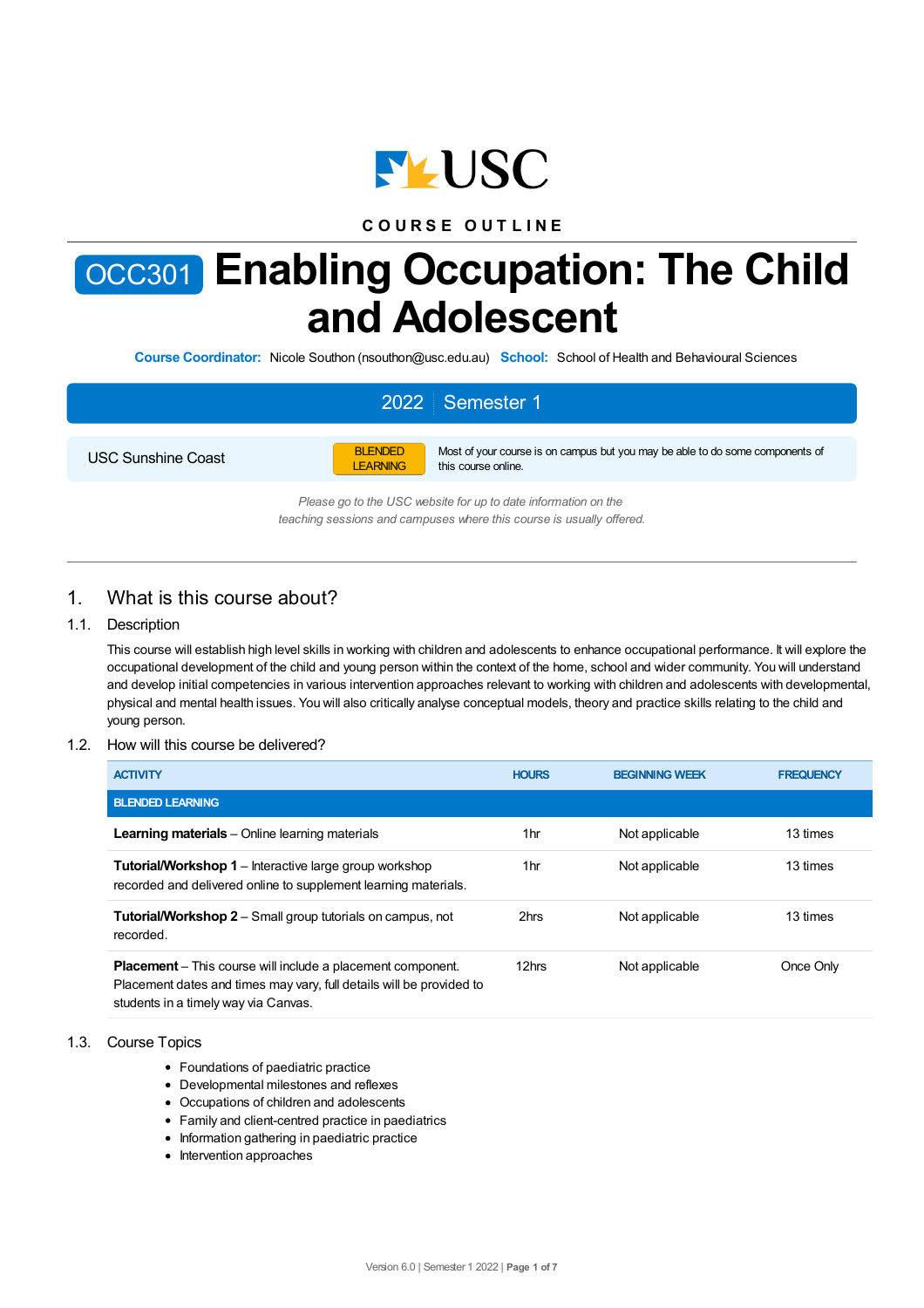# 2. What level is this course?

#### 300 Level (Graduate)

Demonstrating coherence and breadth or depth of knowledge and skills. Independent application of knowledge and skills in unfamiliar contexts. Meeting professional requirements and AQF descriptors for the degree. May require pre-requisites where discipline specific introductory or developing knowledge or skills is necessary. Normally undertaken in the third or fourth full-time study year of an undergraduate program.

## 3. What is the unit value of this course?

12 units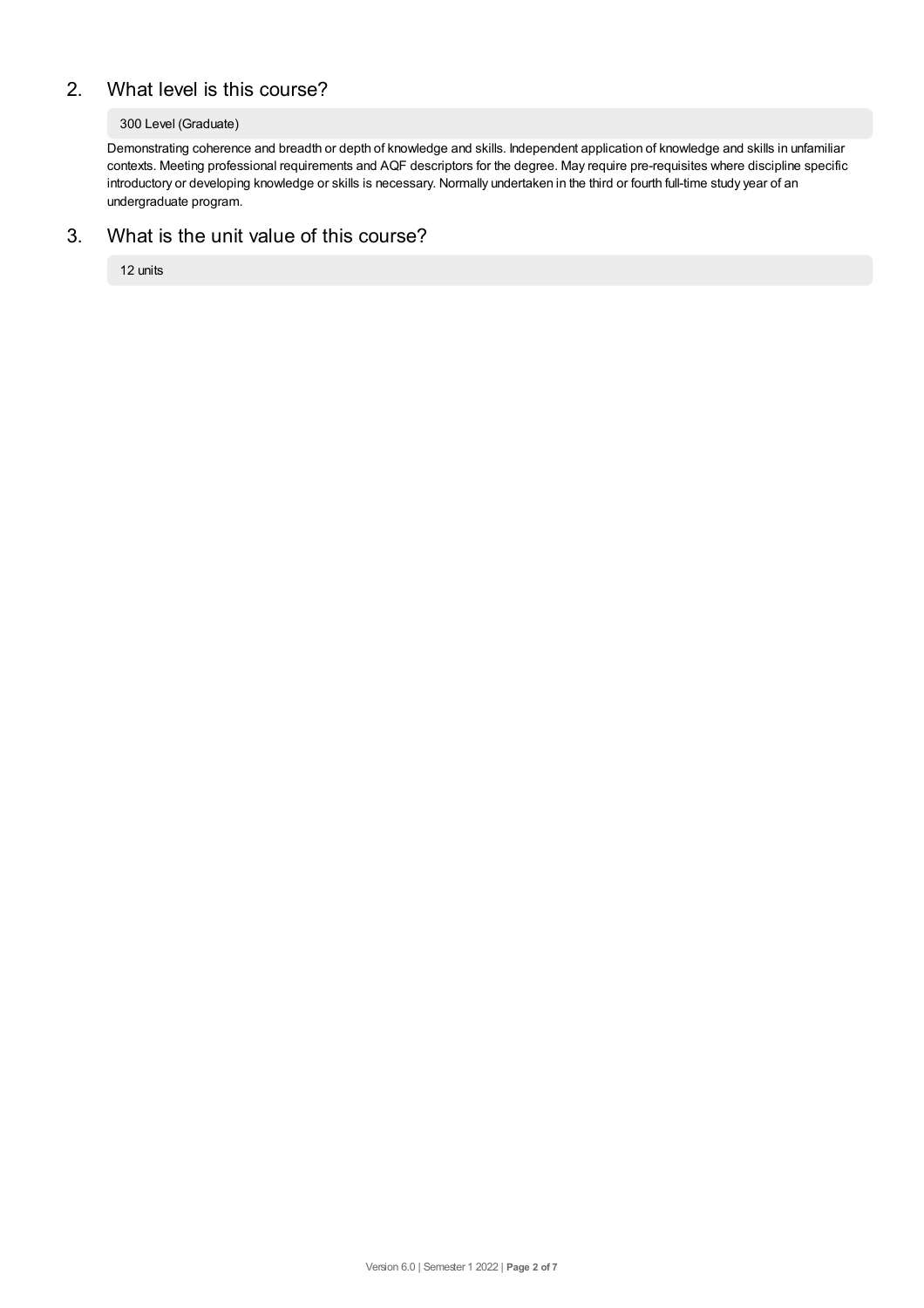# 4. How does this course contribute to my learning?

|                        | <b>COURSE LEARNING OUTCOMES</b>                                                                                                                                  | <b>GRADUATE QUALITIES MAPPING</b>                                      | PROFESSIONAL STANDARD MAPPING                                                                                                                                                                                                                                                                                                                                                                                                                                                                                                                                                                                                                                                                                                                                                                                                                                                                        |
|------------------------|------------------------------------------------------------------------------------------------------------------------------------------------------------------|------------------------------------------------------------------------|------------------------------------------------------------------------------------------------------------------------------------------------------------------------------------------------------------------------------------------------------------------------------------------------------------------------------------------------------------------------------------------------------------------------------------------------------------------------------------------------------------------------------------------------------------------------------------------------------------------------------------------------------------------------------------------------------------------------------------------------------------------------------------------------------------------------------------------------------------------------------------------------------|
|                        | On successful completion of this course, you<br>should be able to                                                                                                | Completing these tasks successfully will<br>contribute to you becoming | Occupational Therapy Council of Australia<br>Ltd                                                                                                                                                                                                                                                                                                                                                                                                                                                                                                                                                                                                                                                                                                                                                                                                                                                     |
| $\left  \cdot \right $ | Define and describe the theoretical<br>basis of, and apply knowledge of a<br>range of intervention strategies<br>commonly used with children and<br>adolescents. | Knowledgeable<br>Sustainability-focussed                               | 2.1 - Applies current and evidence<br>informed knowledge of occupational<br>therapy and other appropriate and<br>relevant theory in practice.                                                                                                                                                                                                                                                                                                                                                                                                                                                                                                                                                                                                                                                                                                                                                        |
| $\mathbf{2}$           | Create treatment goals and objectives<br>relevant to paediatric clients.                                                                                         | Knowledgeable<br>Sustainability-focussed                               | 3.2 - Performs appropriate information<br>gathering and assessment while<br>identifying a client's status and functioning,<br>strengths, occupational performance and<br>goals.<br>3.3 - Collaborates with the client and<br>relevant others to determine the priorities<br>and occupational therapy goals.<br>4.2 - Adapts written, verbal and non-verbal<br>communication appropriate to the client<br>and practice context.<br>4.9 - Uses effective communication skills<br>to initiate and end relationships with<br>clients and relevant others.                                                                                                                                                                                                                                                                                                                                                |
| 3                      | Appraise and integrate literature<br>pertaining to the efficacy of intervention<br>approaches in the child and adolescent<br>population.                         | Knowledgeable<br>Ethical                                               | 2.2 - Applies theory and frameworks of<br>occupation to professional practice and<br>decision-making.<br>2.3 - Identifies and applies best available<br>evidence in professional practice and<br>decision-making.                                                                                                                                                                                                                                                                                                                                                                                                                                                                                                                                                                                                                                                                                    |
| $\vert 4 \vert$        | Apply clinical reasoning to create a<br>client-centred paediatric intervention<br>approach for optimising occupational<br>performance.                           | Knowledgeable<br>Sustainability-focussed                               | 1.1 - Complies with the OTBA standards,<br>guidelines and code of conduct<br>1.7 - Collaborates and consults ethically<br>and responsibly for effective client-centred<br>and interprofessional practice.<br>2.2 - Applies theory and frameworks of<br>occupation to professional practice and<br>decision-making.<br>3.2 - Performs appropriate information<br>gathering and assessment while<br>identifying a client's status and functioning,<br>strengths, occupational performance and<br>goals.<br>3.5 - Selects and implements culturally<br>responsive and safe practice strategies to<br>suit occupational therapy goals and<br>environment of the client.<br>3.7 - Reflects on practice to inform and<br>communicate professional reasoning and<br>decision-making.<br>4.9 - Uses effective communication skills<br>to initiate and end relationships with<br>clients and relevant others. |

# 5. Am Ieligible to enrol in this course?

Refer to the USC [Glossary](https://www.usc.edu.au/about/policies-and-procedures/glossary-of-terms-for-policy-and-procedures) of terms for definitions of "pre-requisites, co-requisites and anti-requisites".

## 5.1. Pre-requisites

OCC201 and OCC212 and OCC222 and OCC232 and enrolled in Program SC440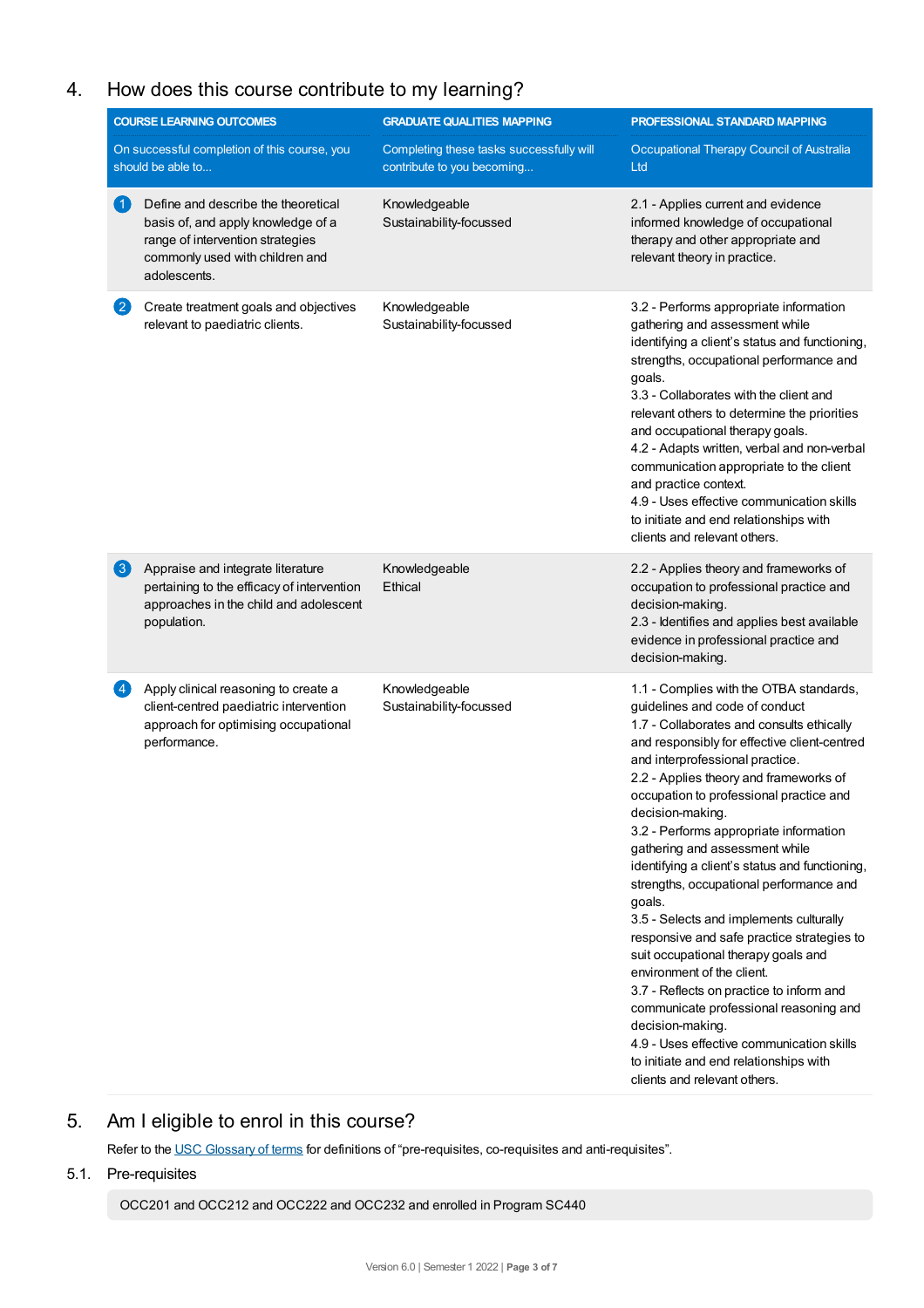#### 5.2. Co-requisites

Not applicable

#### 5.3. Anti-requisites

Not applicable

5.4. Specific assumed prior knowledge and skills (where applicable) You will have previous knowledge of occupational therapy theory and causes of occupational dysfunction for children and adolescents.

# 6. How am Igoing to be assessed?

## 6.1. Grading Scale

Standard Grading (GRD)

High Distinction (HD), Distinction (DN), Credit (CR), Pass (PS), Fail (FL).

## 6.2. Details of early feedback on progress

Assessment task 1 (in-class quiz) has been designed to provide you with early feedback about your understanding of course content.

#### 6.3. Assessment tasks

| <b>DELIVERY</b><br><b>MODE</b> | <b>TASK</b><br>NO. | <b>ASSESSMENT</b><br><b>PRODUCT</b> | <b>INDIVIDUAL</b><br><b>OR GROUP</b> | <b>WEIGHTING</b><br>$\%$ | <b>WHAT IS THE</b><br><b>DURATION /</b><br>LENGTH?                            | <b>WHEN SHOULD I</b><br>SUBMIT? | <b>WHERE SHOULD I</b><br><b>SUBMIT IT?</b>                      |
|--------------------------------|--------------------|-------------------------------------|--------------------------------------|--------------------------|-------------------------------------------------------------------------------|---------------------------------|-----------------------------------------------------------------|
| All                            | 1                  | Quiz/zes                            | Individual                           | 10%                      | 20 minutes<br>(15 questions)                                                  | Week 4                          | Online Test (Quiz)                                              |
| All                            | 2                  | <b>Written Piece</b>                | Individual                           | 40%                      | 2 x A3 pages<br>(2000 words)<br>maximum)                                      | Week 8                          | Online Assignment<br>Submission with<br>plagiarism check        |
| All                            | 3                  | Oral and Written<br>Piece           | Individual                           | 50%                      | 10 minutes<br>and a 15 slide<br>recorded<br><b>PowerPoint</b><br>presentation | Week 11                         | <b>Online Assignment</b><br>Submission with<br>plagiarism check |

#### **All - Assessment Task 1:** Quiz

| <b>GOAL:</b>     | You will demonstrate an understanding of developmental milestones and key points in a child's occupational development. |                                     |  |  |
|------------------|-------------------------------------------------------------------------------------------------------------------------|-------------------------------------|--|--|
| <b>PRODUCT:</b>  | Quiz/zes                                                                                                                |                                     |  |  |
| <b>FORMAT:</b>   | Individual, online, multiple choice questions                                                                           |                                     |  |  |
| <b>CRITERIA:</b> | No.                                                                                                                     | <b>Learning Outcome</b><br>assessed |  |  |
|                  | Knowledge of developmental milestones                                                                                   |                                     |  |  |
|                  | $\overline{2}$<br>Knowledge of occupation and occupational performance in childhood                                     |                                     |  |  |
|                  |                                                                                                                         |                                     |  |  |

#### **All - Assessment Task 2:** Shared decision making aid

| <b>GOAL:</b>    | You will create a shared decision-making aid based on a limited review of the literature. You will construct a focused<br>clinical question and critically appraise interventions relevant to paediatric occupational therapy. |
|-----------------|--------------------------------------------------------------------------------------------------------------------------------------------------------------------------------------------------------------------------------|
| <b>PRODUCT:</b> | <b>Written Piece</b>                                                                                                                                                                                                           |
| <b>FORMAT:</b>  | You will submit your assignment in the form of a shared-decision making aid via Canvas.                                                                                                                                        |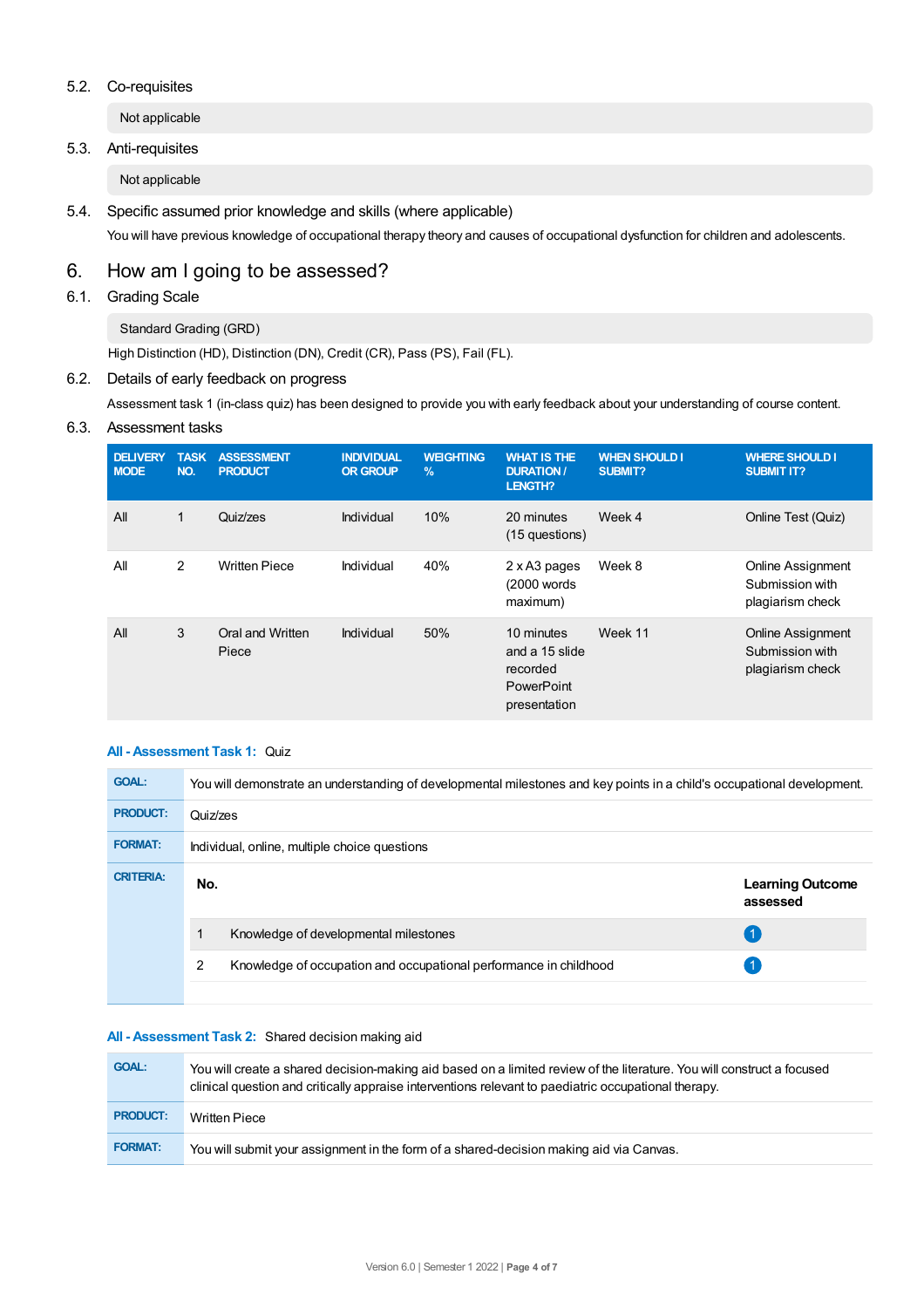| <b>CRITERIA:</b> | No. |                                                            | <b>Learning Outcome</b><br>assessed |
|------------------|-----|------------------------------------------------------------|-------------------------------------|
|                  |     | Clinical relevance of topic                                | $\mathbf{3}$                        |
|                  | 2   | Search and selection strategies utilised Critical analysis | 3                                   |
|                  | 3   | Discussion of pragmatic and client considerations          | ြ3 !                                |
|                  | 4   | Presentation of shared decision making aid                 | 3                                   |
|                  |     |                                                            |                                     |

#### **All - Assessment Task 3:** Intervention development, rationale and presentation

| <b>GOAL:</b>     | You will apply clinical reasoning to establish goals and interventions for a child or adolescent.                                                                                                                                                                                                                                                     |                                                                                                                                              |                                     |  |  |
|------------------|-------------------------------------------------------------------------------------------------------------------------------------------------------------------------------------------------------------------------------------------------------------------------------------------------------------------------------------------------------|----------------------------------------------------------------------------------------------------------------------------------------------|-------------------------------------|--|--|
| <b>PRODUCT:</b>  | Oral and Written Piece                                                                                                                                                                                                                                                                                                                                |                                                                                                                                              |                                     |  |  |
| <b>FORMAT:</b>   | You will establish goals and interventions for a child or adolescent and communicate the reasoning for your approach<br>through a recorded PowerPoint presentation. The interventions developed and methods for communicating these must be<br>realistic and relevant to occupational therapy practice. You will submit your presentation via Canvas. |                                                                                                                                              |                                     |  |  |
| <b>CRITERIA:</b> | No.                                                                                                                                                                                                                                                                                                                                                   |                                                                                                                                              | <b>Learning Outcome</b><br>assessed |  |  |
|                  | 1                                                                                                                                                                                                                                                                                                                                                     | Ability to select relevant resource items in terms of culture, gender, socioeconomic status<br>and other personal characteristics of a child | $\mathbf{\Omega}$                   |  |  |
|                  | 2                                                                                                                                                                                                                                                                                                                                                     | Knowledge of appropriate therapy approaches with children                                                                                    | $\left(3\right)$                    |  |  |
|                  | 3                                                                                                                                                                                                                                                                                                                                                     | Understanding of the need for clinical reasoning and rationale building in practice                                                          | (4)                                 |  |  |
|                  | 4                                                                                                                                                                                                                                                                                                                                                     | Understanding of a child's occupational development and occupational performance<br>enablers                                                 |                                     |  |  |
|                  | 5                                                                                                                                                                                                                                                                                                                                                     | Discussion of the child's occupational needs in terms of theory and evidence based<br>practice                                               | $\overline{4}$                      |  |  |
|                  |                                                                                                                                                                                                                                                                                                                                                       |                                                                                                                                              |                                     |  |  |

# 7. Directed study hours

A 12-unit course will have total of 150 learning hours which will include directed study hours (including online if required), self-directed learning and completion of assessable tasks. Directed study hours may vary by location. Student workload is calculated at 12.5 learning hours per one unit.

## 8. What resources do I need to undertake this course?

Please note: Course information, including specific information of recommended readings, learning activities, resources, weekly readings, etc. are available on the course Canvas site– Please log in as soon as possible.

#### 8.1. Prescribed text(s) or course reader

Please note that you need to have regular access to the resource(s) listed below. Resources may be required or recommended.

| <b>REQUIRED?</b> | <b>AUTHOR</b>                                     | YEAR | <b>TITLE</b>                                                                    | <b>EDITION</b>    | <b>PUBLISHER</b>         |
|------------------|---------------------------------------------------|------|---------------------------------------------------------------------------------|-------------------|--------------------------|
| Required         | Sylvia Rodger                                     | 2017 | Occupation-Centred Practice with Children                                       | (2nd)<br>edition) | John Wiley & Sons        |
| Recommended      | Jane Clifford O'Brien.<br><b>Heather Kuhaneck</b> |      | 2019 Case-Smith's Occupational Therapy for<br>Children and Adolescents - E-Book | 8th<br>Edition    | Elsevier Health Sciences |

#### 8.2. Specific requirements

Students should access Canvas for all course requirements. Queries regarding assessment will be addressed on Canvas discussion boards instead of email. Other issues can be discussed with your Course Coordinator via appointment during designed contact hours as specified on Canvas.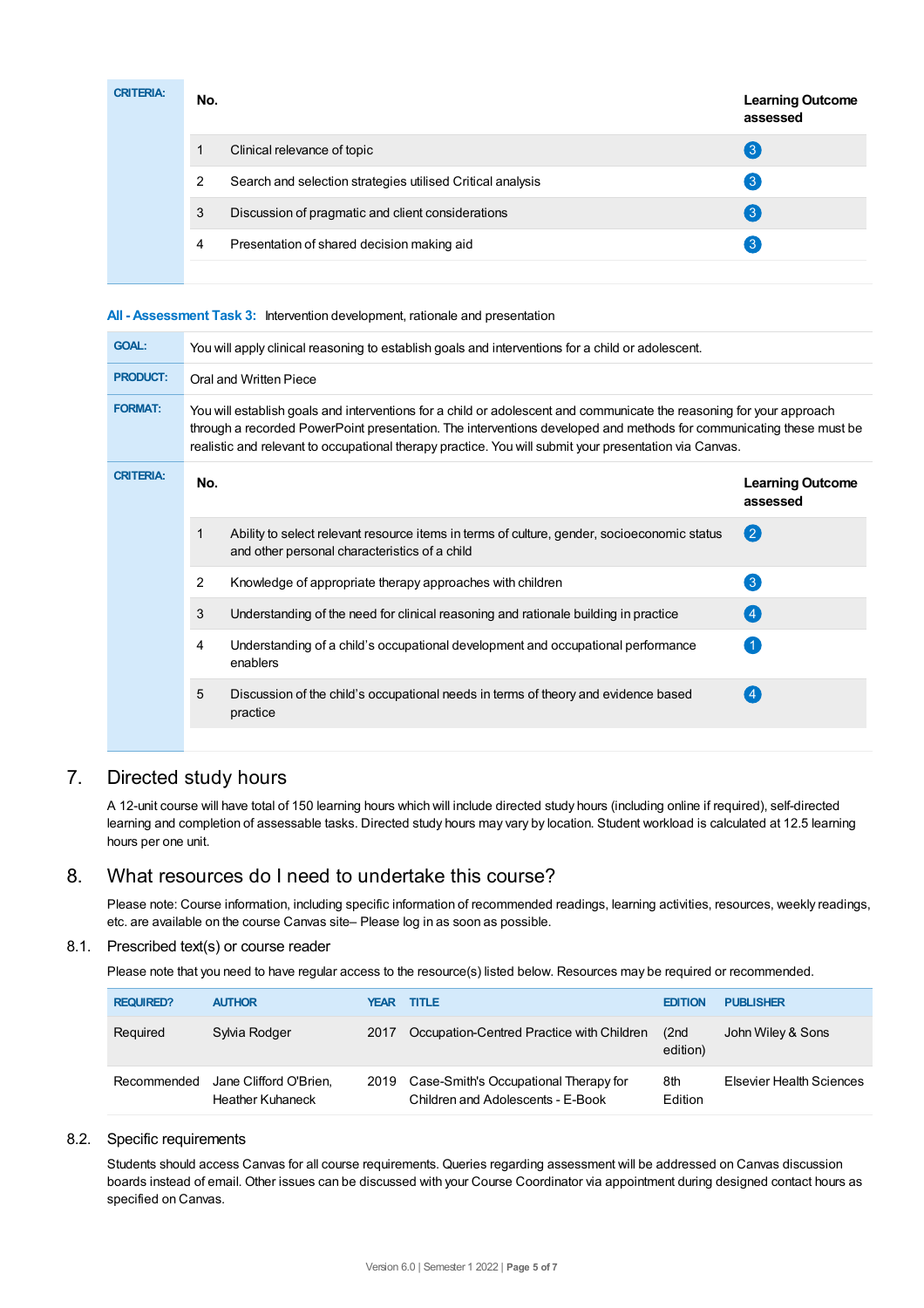## 9. How are risks managed in this course?

Risk assessments have been performed for all field activities and a low level of health and safety risk exists. Some risks concerns may include working in an unknown environment as well as slip and trip hazards. It is your responsibility to review course material, search online, discuss with lecturers and peers and understand the health and safety risks associated with your specific course of study and to familiarise yourself with the University's general health and safety principles by reviewing the online [induction](https://online.usc.edu.au/webapps/blackboard/content/listContentEditable.jsp?content_id=_632657_1&course_id=_14432_1) training for students, and following the instructions of the University staff.

# 10. What administrative information is relevant to this course?

#### 10.1. Assessment: Academic Integrity

Academic integrity is the ethical standard of university participation. It ensures that students graduate as a result of proving they are competent in their discipline. This is integral in maintaining the value of academic qualifications. Each industry has expectations and standards of the skills and knowledge within that discipline and these are reflected in assessment.

Academic integrity means that you do not engage in any activity that is considered to be academic fraud; including plagiarism, collusion or outsourcing any part of any assessment item to any other person. You are expected to be honest and ethical by completing all work yourself and indicating in your work which ideas and information were developed by you and which were taken from others. You cannot provide your assessment work to others.You are also expected to provide evidence of wide and critical reading, usually by using appropriate academic references.

In order to minimise incidents of academic fraud, this course may require that some of its assessment tasks, when submitted to Canvas, are electronically checked through Turnitin. This software allows for text comparisons to be made between your submitted assessment item and all other work to which Turnitin has access.

#### 10.2. Assessment: Additional Requirements

Eligibility for Supplementary Assessment

Your eligibility for supplementary assessment in a course is dependent of the following conditions applying:

The final mark is in the percentage range 47% to 49.4%

The course is graded using the Standard Grading scale

You have not failed an assessment task in the course due to academic misconduct

#### 10.3. Assessment: Submission penalties

Late submission of assessment tasks may be penalised at the following maximum rate:

- 5% (of the assessment task's identified value) per day for the first two days from the date identified as the due date for the assessment task.

- 10% (of the assessment task's identified value) for the third day

- 20% (of the assessment task's identified value) for the fourth day and subsequent days up to and including seven days from the date identified as the due date for the assessment task.

- A result of zero is awarded for an assessment task submitted after seven days from the date identified as the due date for the assessment task. Weekdays and weekends are included in the calculation of days late. To request an extension you must contact your course coordinator to negotiate an outcome.

#### 10.4. SafeUSC

USC is committed to a culture of respect and providing a safe and supportive environment for all members of our community. For immediate assistance on campus contact SafeUSC by phone: 07 [5430](tel:07%205430%201168) 1168 or using the [SafeZone](https://www.safezoneapp.com) app. For general enquires contact the SafeUSC team by phone 07 [5456](tel:07%205456%203864) 3864 or email [safe@usc.edu.au](mailto:safe@usc.edu.au).

The SafeUSC Specialist Service is a Student Wellbeing service that provides free and confidential support to students who may have experienced or observed behaviour that could cause fear, offence or trauma. To contact the service call 07 [5430](tel:07%205430%201226) 1226 or email [studentwellbeing@usc.edu.au](mailto:studentwellbeing@usc.edu.au).

#### 10.5. Study help

For help with course-specific advice, for example what information to include in your assessment, you should first contact your tutor, then your course coordinator, if needed.

If you require additional assistance, the Learning Advisers are trained professionals who are ready to help you develop a wide range of academic skills. Visit the Learning [Advisers](https://www.usc.edu.au/current-students/student-support/academic-and-study-support/learning-advisers) web page for more information, or contact Student Central for further assistance: +61 7 5430 2890 or [studentcentral@usc.edu.au](mailto:studentcentral@usc.edu.au).

#### 10.6. Wellbeing Services

Student Wellbeing provide free and confidential counselling on a wide range of personal, academic, social and psychological matters, to foster positive mental health and wellbeing for your academic success.

To book a confidential appointment go to [Student](https://studenthub.usc.edu.au/) Hub, email [studentwellbeing@usc.edu.au](mailto:studentwellbeing@usc.edu.au) or call 07 5430 1226.